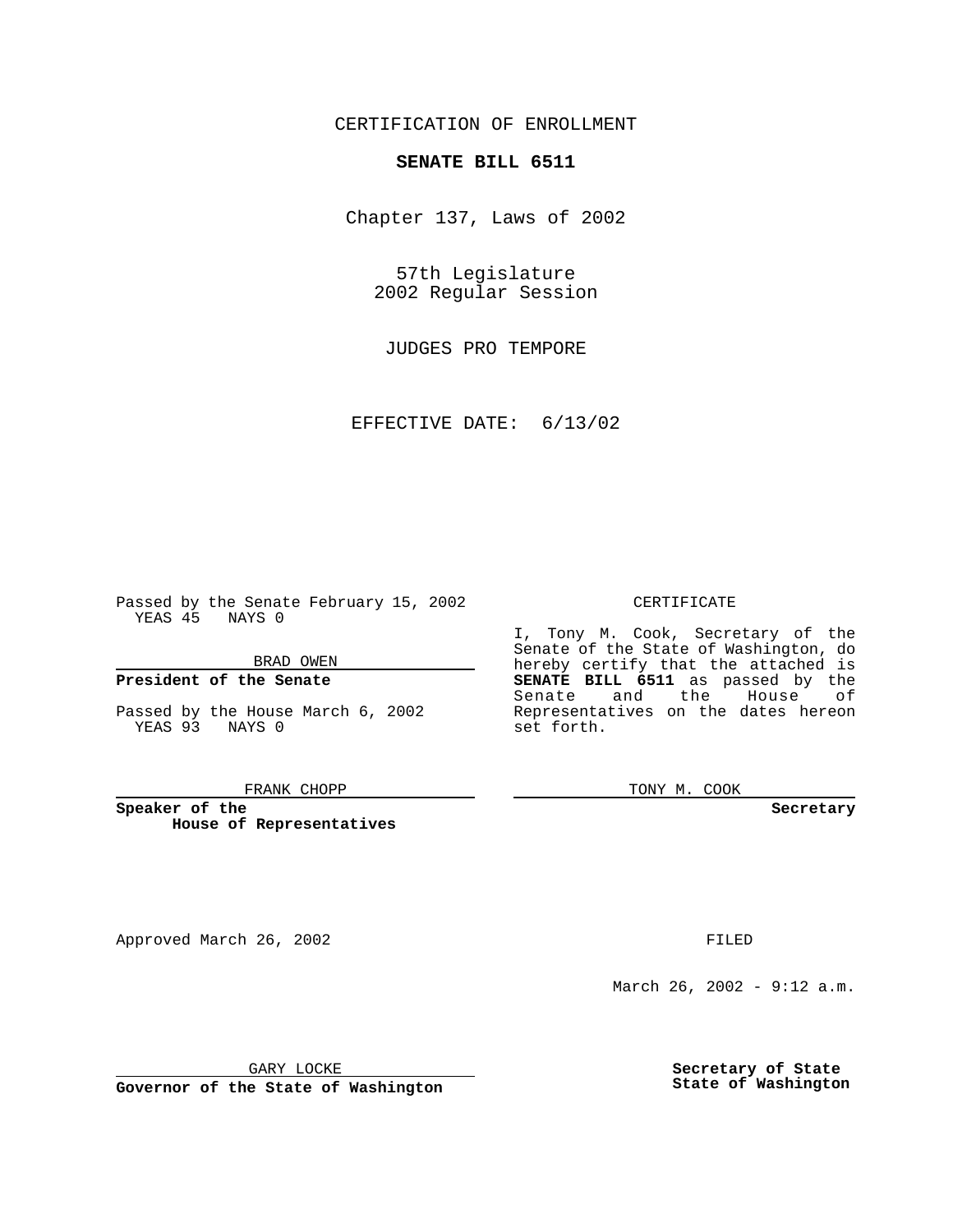# **SENATE BILL 6511** \_\_\_\_\_\_\_\_\_\_\_\_\_\_\_\_\_\_\_\_\_\_\_\_\_\_\_\_\_\_\_\_\_\_\_\_\_\_\_\_\_\_\_\_\_\_\_

\_\_\_\_\_\_\_\_\_\_\_\_\_\_\_\_\_\_\_\_\_\_\_\_\_\_\_\_\_\_\_\_\_\_\_\_\_\_\_\_\_\_\_\_\_\_\_

Passed Legislature - 2002 Regular Session

### **State of Washington 57th Legislature 2002 Regular Session**

**By** Senators Johnson, Kline, Costa and Winsley; by request of Administrator for the Courts

Read first time 01/18/2002. Referred to Committee on Judiciary.

1 AN ACT Relating to judges pro tempore; and amending RCW 2.08.180.

2 BE IT ENACTED BY THE LEGISLATURE OF THE STATE OF WASHINGTON:

3 **Sec. 1.** RCW 2.08.180 and 1987 c 73 s 1 are each amended to read as 4 follows:

5 A case in the superior court of any county may be tried by a judge 6 pro tempore, who must be  $\underline{\text{either:}}$  (1) A member of the bar, agreed upon 7 in writing by the parties litigant, or their attorneys of record, 8 approved by the court, and sworn to try the case; (( $\text{and his}$ )) or (2) 9 pursuant to supreme court rule, any sitting elected judge. Any action 10 in the trial of such cause shall have the same effect as if ((he were)) 11 it was made by a judge of such court. However, if a previously elected 12 judge of the superior court retires leaving a pending case in which the 13 judge has made discretionary rulings, the judge is entitled to hear the 14 pending case as a judge pro tempore without any written agreement.

15 A judge pro tempore shall, before entering upon his or her duties 16 in any cause, take and subscribe the following oath or affirmation:

17 "I do solemnly swear (or affirm, as the case may be,) that I will 18 support the Constitution of the United States and the Constitution of 19 the State of Washington, and that I will faithfully discharge the